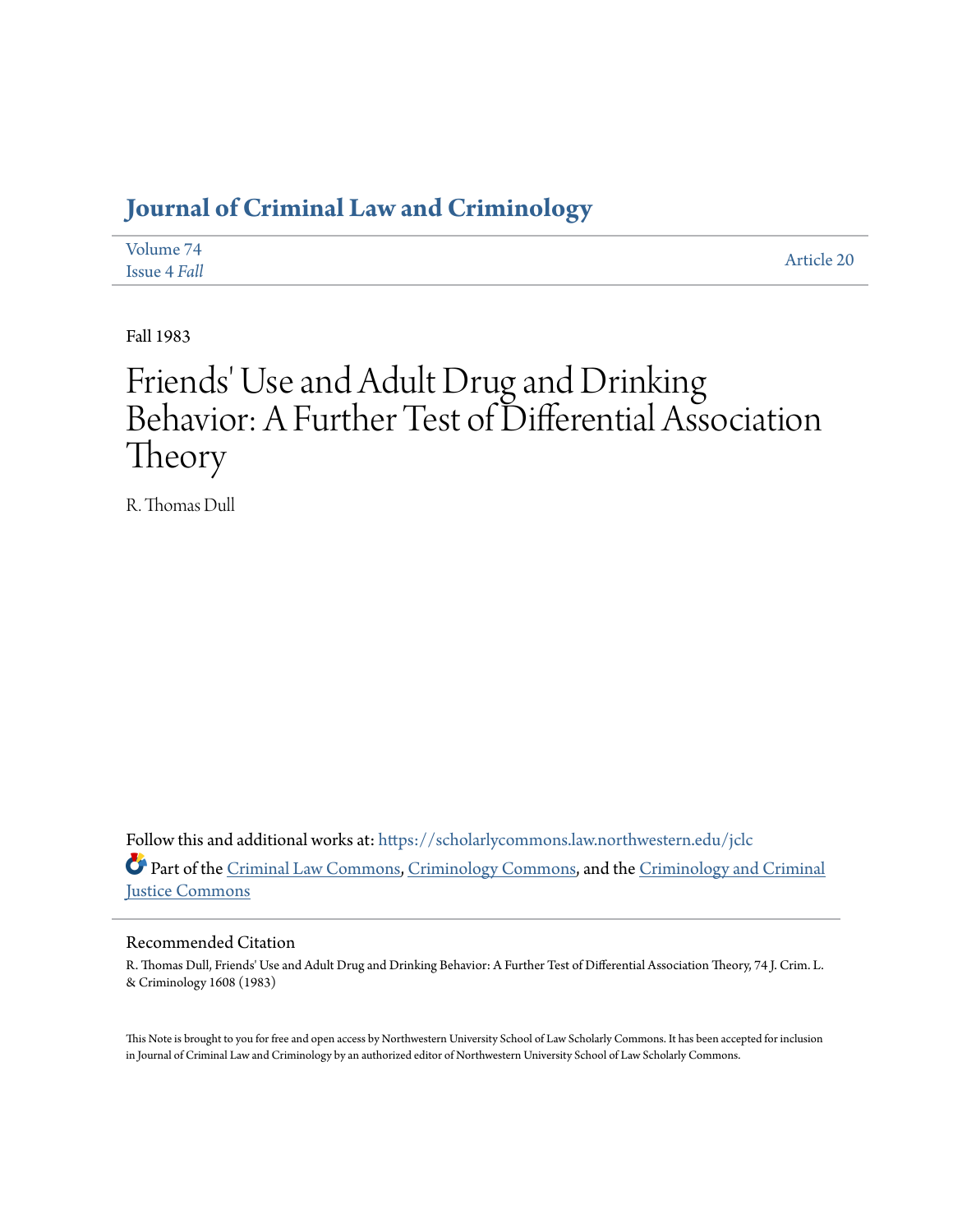# **RESEARCH NOTE**

# **FRIENDS' USE AND ADULT DRUG AND DRINKING BEHAVIOR: A FURTHER TEST OF DIFFERENTIAL ASSOCIATION THEORY**

# **R. Thomas Dull\***

## I. INTRODUCTION

Past research on drug behavior, especially at testing peer group influences, has tended to concentrate on high school and college populations. The purpose of this study is to find out the extent to which the theoretical and empirical findings are applicable to an adult population. This Note reports the findings of an analysis of self-reported drug use data representing a general Texas adult population. Zero-order correlation results provide strong support for extending the usefulness of differential association theory to the explanation of drug use within an adult population.

The most influential theory of cultural deviance is Edwin Sutherland's theory of differential association.<sup>1</sup> The third postulate of this theory states: "The principal part of the learning of [deviant] behavior occurs within intimate personal groups."<sup>2</sup> This study attempts to measure one's intimate personal groups in response to this postulate. Within intimate personal groups, value development and behavior learning, both deviant and nondeviant, take place. The basic principle of differential association theory is that a person becomes deviant because of an excess of learned definitions favorable to the violation of norms.

The differential association theory was tested by asking the question: "Of your four closest friends, how many would you say use 'certain

**<sup>\*</sup>** Assistant Professor, Department of Criminal Justice, Memphis State University. Ph.D., Sam Houston State University, **1981; M.S.,** Michigan State University, **1975;** B.S., San Jose State University, **1973.**

**<sup>1</sup> E. SUTHERLAND,** PRINCIPLES OF CRIMINOLOGY (4th ed. 1947).

<sup>2</sup> **E.** SUTHERLAND & D. CRESSEY, CRIMINOLOGY 75 (9th **ed.** 1974).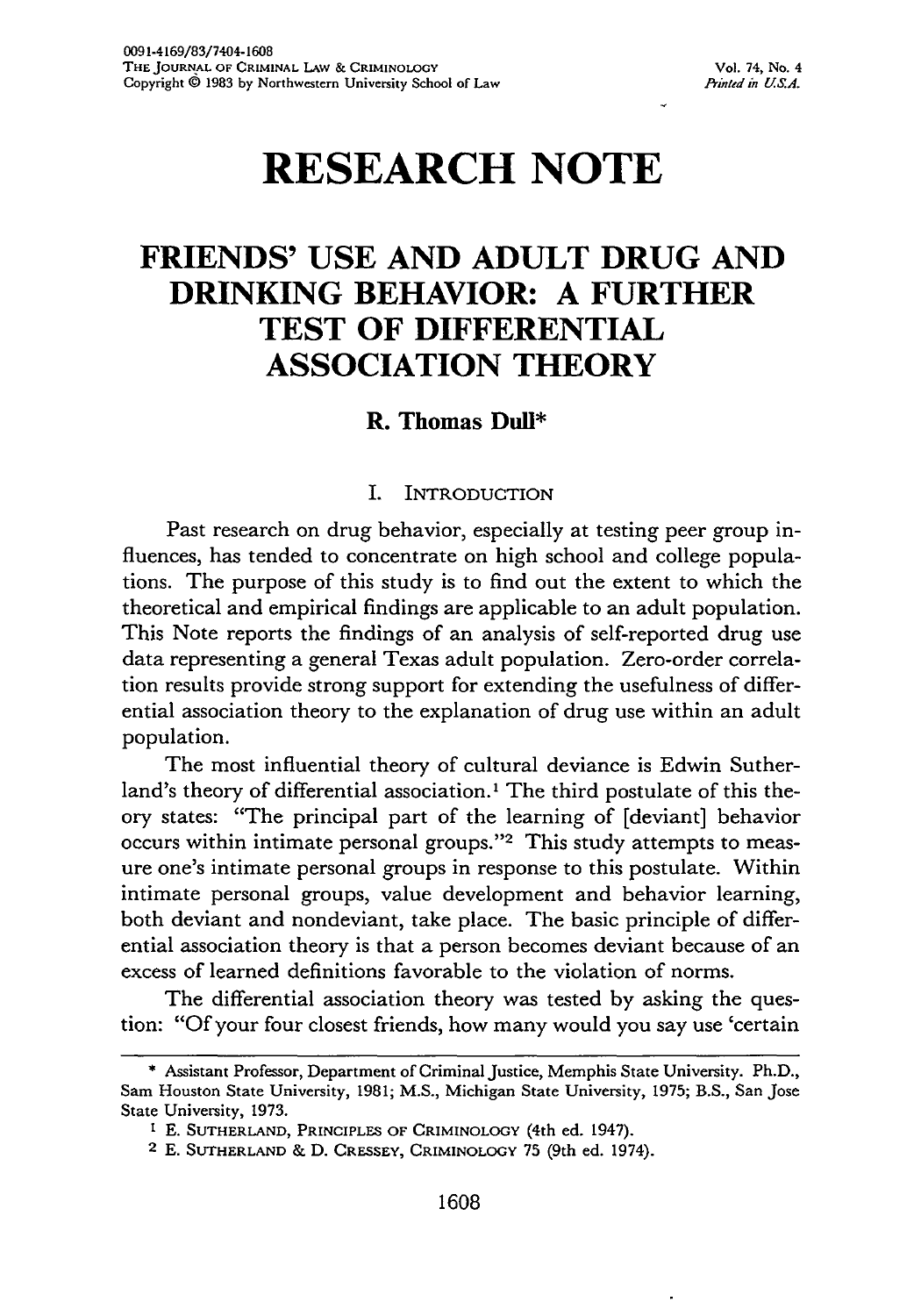drugs'?" To support the theory of differential association, it would be necessary to find a correlation between the number of drug-using friends and the individual propensity to use drugs.<sup>3</sup>

Drug use by one's friends has been an important variable in past research on drugs and drinking behavior.<sup>4</sup> In many of these studies "friends' use" has been specifically utilized as one test of differential association.5 In fact, Kandel has stated that "[m]arijuana use by one's friends may not only be an important variable in explaining adolescent drug use, it may be the critical variable."<sup>6</sup>

Unfortunately, most drug research cannot directly support such statements for the general population since their samples are largely restricted to high school or college age.<sup>7</sup> The present study will use a general population rather than a juvenile population to determine whether differential association theory may be applicable only to young, beginning, or inexperienced users. This is especially crucial today when the drug users of a decade ago, the zenith of marijuana's popularity, are now adults.

This current research is a further test of differential association theory measured by looking specifically at close personal associates' drug behavior through an examination of the extent to which the theory and empirical findings are applicable to an adult population. Finally, we test the relationship controlling for age, sex, and race.

**<sup>3</sup>** To accurately measure Sutherland's concept of differential association it would be necessary to evaluate "definition" acquired **by** respondents in intimate personal groups. This study attempts to approximate differential association **by** measuring the perceived drug use of close **associates.** It is acknowledged that this is not a direct measurement of differential association, but it is consonant with some of the empirical literature that has attempted to measure differential association. *See* Short, *Diferential Association andDelinqueny,* 4 Soc. PROBS. **233 (1957).**

*<sup>4</sup> See* Akers, Krohn, Lanza-Kaduce, & Radosevich, *Social Learning and Deviant Behavior: A* Specific Test of a General Theory, 44 AM. SOC. REV. 636 (1979) [hereinafter cited as Akers]; Kandel, Similarity in Real-Life Adolescent Friendship Pairs, 36 J. PER. & Soc. PsycHOLOGY 306 (1978); Kandel, *Homophily, Selection, and Socialization in Adolescent Friendships*, 84 AM. J. SOC. 427 (1978); Kandel, *Interpersonal Inthences on Adolescent Illegal Diug Use,* in **DRUG USE:** EPIDEMIO-**LOGICAL AND** SOCIOLOGICAL APPROACHES (E. Josephson **& E.** Carroll eds. 1974) [hereinafter cited as Kandel, *Interpersonal Inltences];* Kandel, *Adolescent Marjuana Use: Role of Parent and Peer,* 181 **SCIENCE** 1067 (1973); Wister &Avison, *"Friendly Persuasion:" A Social Network Analysis of Sex Diferences in Marjuana Use,* **17** INT'L J. ADDICTIONS 523 (1982).

**<sup>5</sup>** *See* R. AKERS, DEVIANT BEHAVIOR: A **SOCIAL** LEARNING APPROACH (2d ed. 1977); E. **SUTHERLAND** & D. CRESSEY, *supra* note 2; Akers, *supra* note 4; Jessor, Jessor & Finney, *A Social Psychology of Mar)'uana Use: Longitudinal Studies of High School and College Youth,* 26 J. PER. & SOC. PSYCHOLOGY 1 (1973).

**<sup>6</sup>** Kandel, *Interpersonal Inflences, supra* note 4, at 208.

*<sup>7</sup> See* NATIONAL **INSTITUTE ON DRUG ABUSE, HIGHLIGHTS** FROM **STUDENT DRUG USE IN** AMERICA 1975-1981 **(1982); 0. RAY, DRUGS,** SOCIETY, **AND HUMAN** BEHAVIOR **(3d** ed. 1983); **UNITED STATES COMMISSION ON MARIJUANA AND DRUG ABUSE, MARUUANA:** A **SIGNAL** OF **MISUNDERSTANDING** (1972).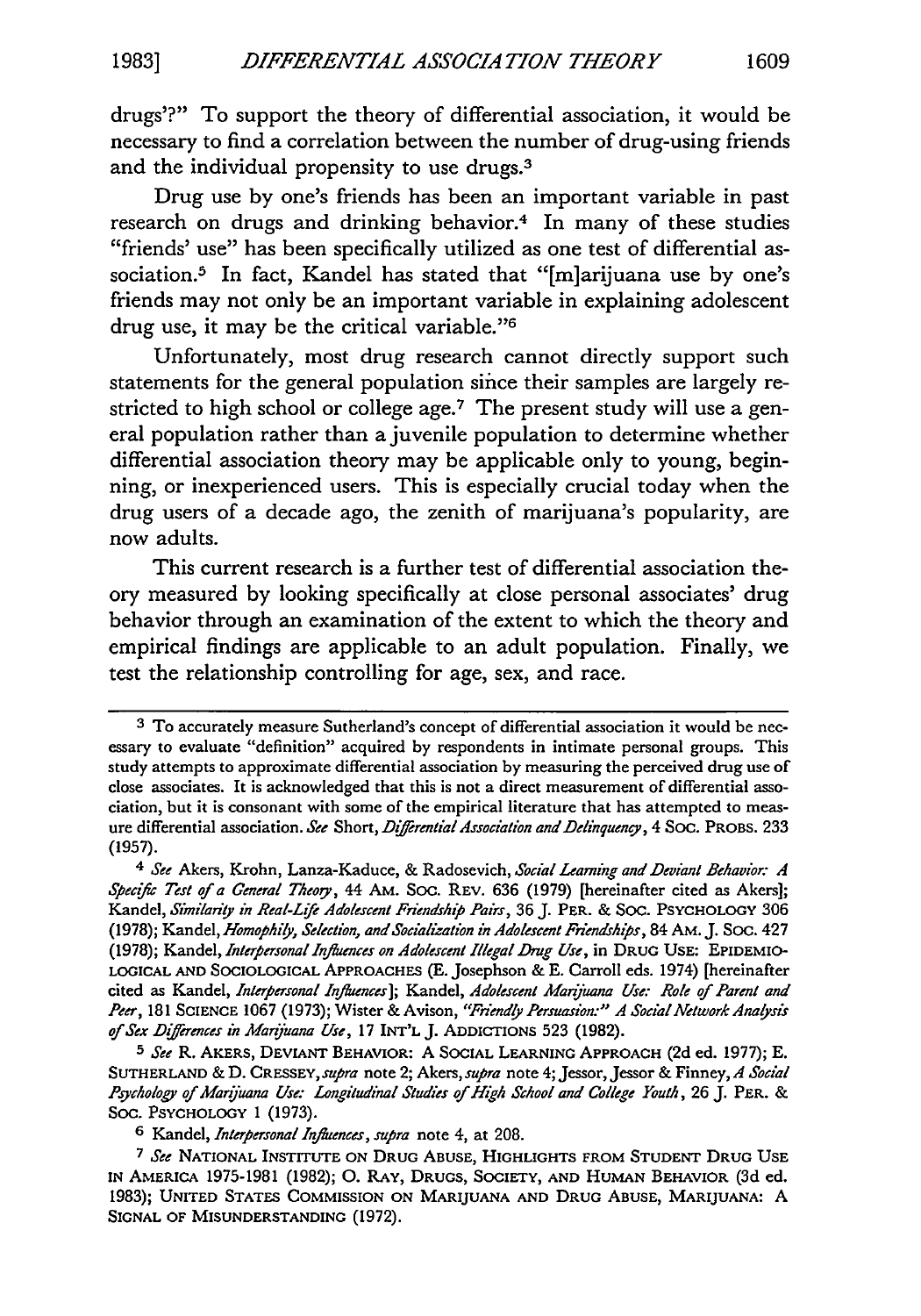The study analyzed zero-order correlations, regressing differential association against various types of drug use (alcohol, marijuana, and tobacco). In addition, we analyzed differential association and the two composite drug categories (UserE and UserP). An additional section analyzed the various demographic categories (sex, age, and race) to see if either specific or composite drug use is associated with the differential association variable. Finally, a sixth-order partial correlation of differential association with the drug types was conducted controlling for six demographic variables.

The criteria used in determining whether support for the theory exists will be the traditional statistical criteria of explained variance. Such a technique focuses on the "explanatory power" of the presumed independent variable as a function of the percent of variance shared between variables. Costner refers to this use of measures of association as proportionate reduction in error;8 that is, the amount of variation within one variable which can be "predicted" from a knowledge of another variable. This mode of determining explanatory power is dependent on two factors. First, the relationship between the two variables must not be due to change error (traditionally defined at the probability level of .05). Second, any amount of explained variance must be causally meaningful (i.e., at least 10% of the total variation in the dependent variable).

#### II. METHOD

Self-report questionnaires were mailed to a systematic random sample of 2,000 individuals drawn from the population of persons holding valid driver's licenses in the state of Texas. Every *nth* name was taken to provide the size sample desired. Over ninety percent of Texas adults are part of this population.<sup>9</sup> The survey data examined in the present study are derived from one portion of the 1981 *Texas Crime Poll.10*

In implementing the mail-out self-report survey, a multi-state procedure was used to obtain the highest possible return rate. One week prior to mailing of the first set of questionnaires, each person in the sample was sent a pre-survey sensitizing post card. The purpose of this card was to alert the prospective respondents to the fact they had been randomly chosen to participate in this statewide study and that they should expect the survey package within approximately one week. It was hoped that the pre-survey post card would prepare the respondents for

*<sup>8</sup> See generally* Costner, *Criteria for Measures of Association,* **30** AM. Soc. **REV.** 341 (1965).

**<sup>9</sup>** R. TESKE & C. **JEFFORDS,** TExAs **CRIME** POLL: SPRING 1979 SURVEY (1979).

<sup>10</sup> G. KERSCHER & R. DULL, TEXAS CRIME POLL: 1981 (1981). This study was conducted by the Survey Research Program at Sam Houston State University.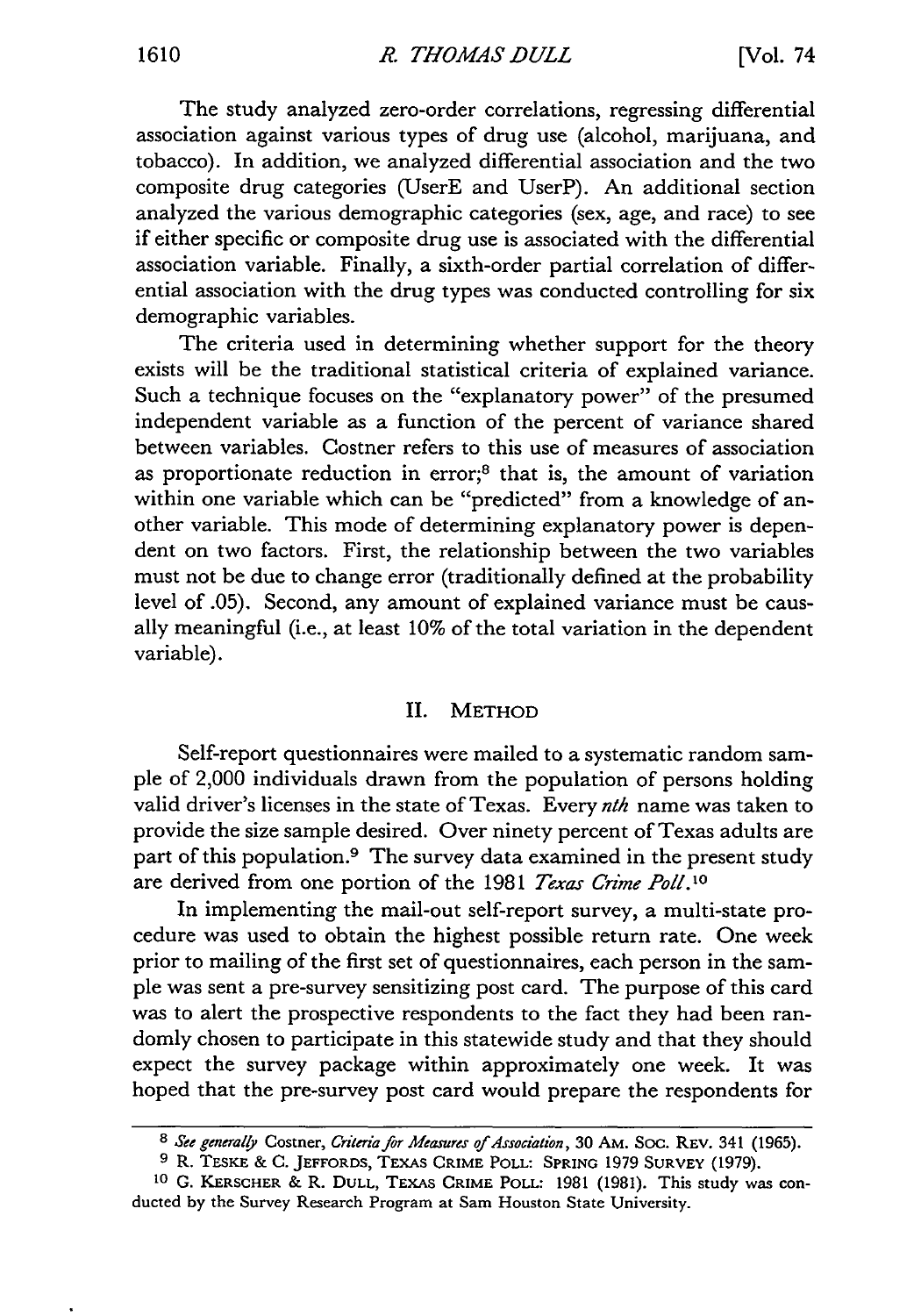the survey instrument and reduce the initial rejection rate due to confusing the survey with "junk mail."

One week after the sensitizing post card was sent, the first set of questionnaires was mailed. Each person in the sample received a survey package consisting of a self-administered questionnaire, a personalized letter explaining the purpose of the poll, a pre-sharpened pencil, and a stamped, addressed return envelope. Two weeks after mailing the questionnaire those who did not respond were sent a follow-up post card asking them to complete and return the questionnaire. The post card reminded the respondents of the survey's importance and asked that they take the time necessary to fill it out.

At the end of four weeks a second survey package was forwarded to those respondents who had still not returned the questionnaire. As with the first mailing, this package contained a personally addressed cover letter, survey instrument, a pencil, and self-addressed envelope. The address label and the survey instrument had been numbered so that those returning surveys could be removed from the future follow-up process.

Finally, one week after the second survey package had been sent, a second and final reminder post card was sent to those respondents who had failed to return the survey instrument. This post card, again, reminded the respondent of the survey's importance and asked if they would return the instrument at their earliest convenience.

Prior to the first mailing, all Spanish-surname individuals in the sample were identified. A Spanish-language version of the questionnaire, along with an explanatory letter in Spanish, were included with both the first and second mailings. This was done to facilitate responses from the large number of Spanish-speaking and -reading Mexican-Americans in Texas.

The cut-off date for returns used in the present study was approximately ten weeks after the mailing of the first questionnaire and is consistent with the cut-off dates used with similar Crime Polls.<sup>11</sup> Of the 2,000 Texas residents who were surveyed for this study, 1,449 completed usable questionnaires, 28 of which were in Spanish. This represents a return rate of 72.5% of the original total sample. When the 100 nonforwardables and deceaseds were subtracted from the total sample of 2,000, the actual sample of potential respondents dropped to 1,899. The adjusted return rate, then, was 76.3%.

*<sup>11</sup>*See R. MARSHALL, F. WILLIAMS, **&** R. **DULL, ALCOHOL & MARIJUANA USE** IN **TEXAS** (1981); R. TESKE, F. WILLIAMS & R. **DULL, TEXAS** CRIME POLL: **SPRING** 1980 **SURVEY** (1980); R. **TESKE** & **C.** JEFFORDS, *Supra* **note 9,** at 4.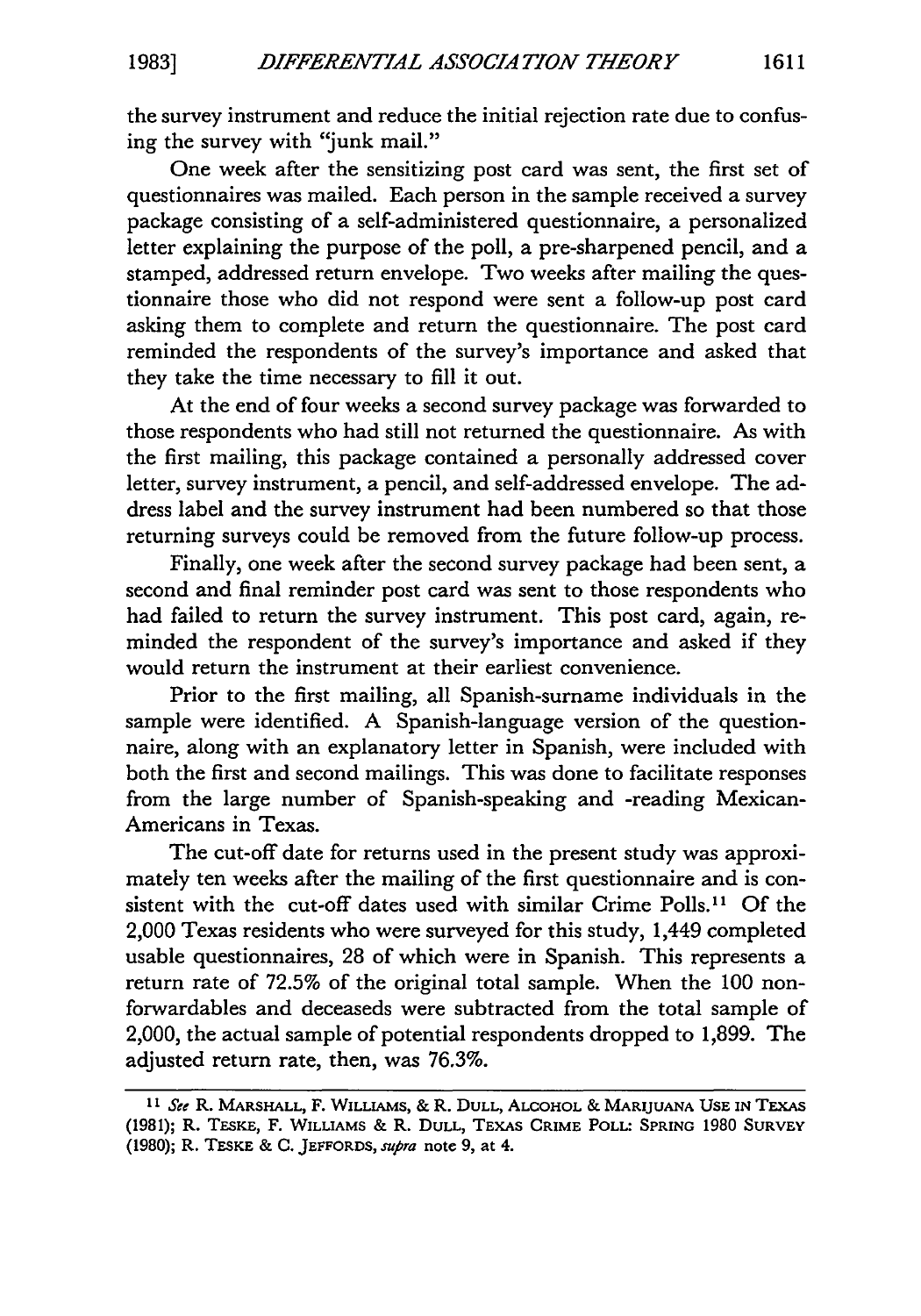#### A. INDEPENDENT AND DEPENDENT VARIABLES

The independent variable scale was based on the cumulative number of close friends who had used certain drugs. The respondents were asked the following three questions:

(1) Of your four closest friends, how many would you say use alcohol?;

(2) Of your four closest friends, how many would you say have tried marijuana?; and

(3) Of your four closest friends, how many would you say smoke tobacco?

A value of zero to four could be scored for each of the three questions and a respondent could receive a total score ranging from zero (none of his four closest friends had used any of the three drugs) to twelve (his four closest friends used all three of the drugs).

There were five dependent variables utilized in this study. The drug use dependent variables were alcohol, tobacco,<sup>12</sup> and marijuana use. In addition, two composite drug use categories were used: total number of drugs tried in a lifetime (UserE) and total number of drugs used during the last year (UserP).<sup>13</sup>

#### B. DATA ANALYSIS

Each of the independent and dependent variables under analysis were either interval, dummy, or high ordinal levels of measurement. We determined that for all statistical comparisons, interval level statistics would be used. The method of analysis involved a bivariate cross comparison correlation of the independent variable (differential association) with our five dependent variables (specific drug use types and composite drug categories). Pearson's Product-Moment Correlation Coefficient was the statistic used for these bivariate correlations. In addition, partial correlations were analyzed, controlling for each of the following demographic variables: age, race, sex, education, income, and marital status. The relationship between the independent and dependent variables were further examined by calculating the correlation and level of significance within selected categories of the control variables. A corresponding test of significance, utilizing the T test, was conducted for each of the bivariate comparisons.

**<sup>12</sup>**The tobacco variable was created **by** including the responses to questions regarding cigarettes, cigars, and pipes. **If** a respondent stated that he or she had smoked any of these tobacco products, he or she was coded as a tobacco user. Failure to use any of these items resulted in the coding of the respondent as a non-tobacco user.

**<sup>13</sup>**One needs to be aware that the composite drug-use categories of UserE and UserP are not measures of "total" drugs tried in a lifetime or during the last year. Instead of measuring all types of drugs, these composite categories examine only the use of the drugs alcohol, tobacco, marijuana, amphetamines, and barbiturates.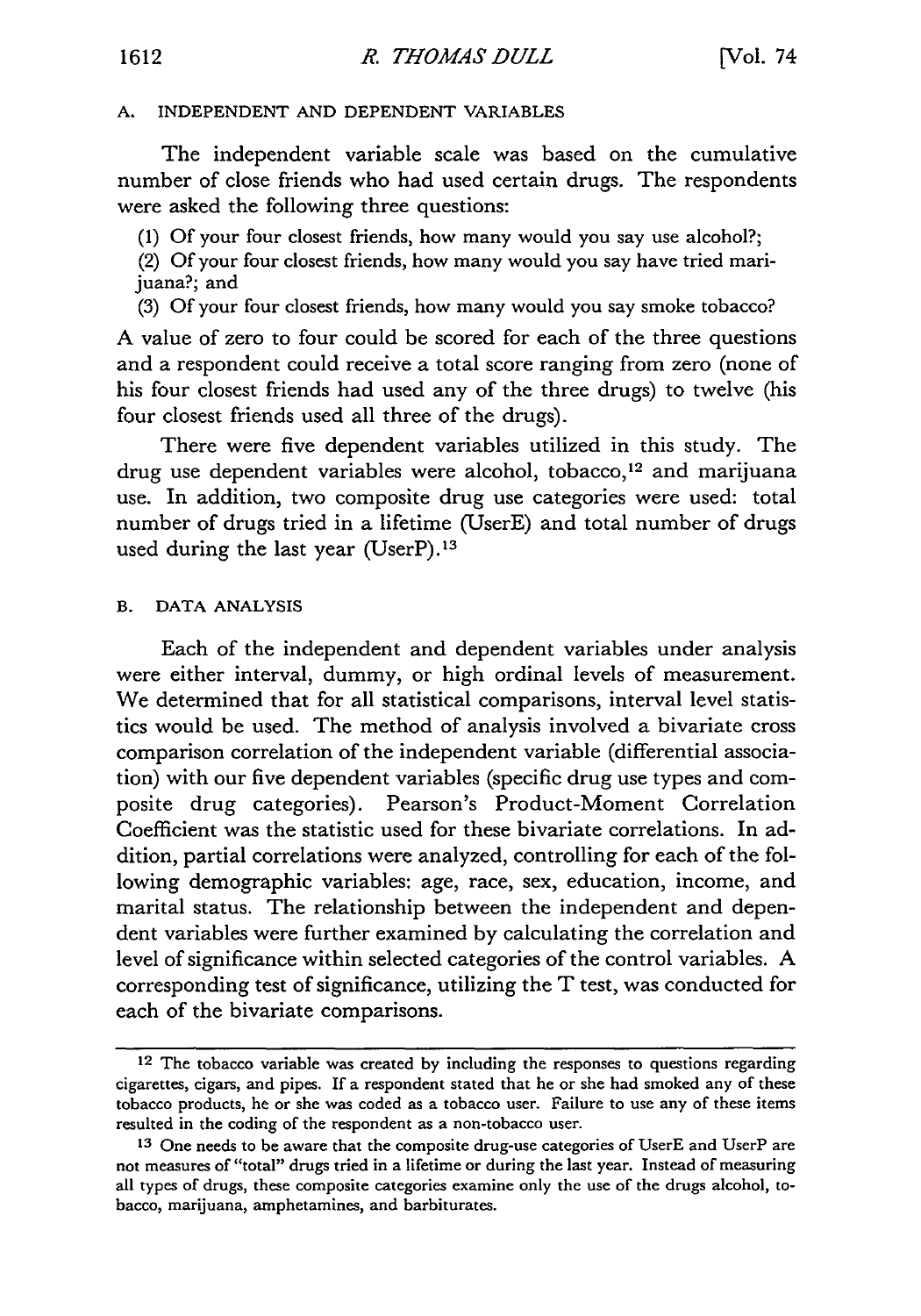#### **C. UNELABORATED RELATIONSHIPS**

The results reported in Table 1 offer powerful support for a differential association theory of drug use for adults. The differential association variable was significantly and positively associated with greater drug use. Each of the specific drug types was positively correlated with friends' use. Thus, the greater the number of close friends who use drugs the more likely an adult will be also to use drugs.

It is not surprising that marijuana, an illegal drug, was the most strongly correlated with the differential association variable  $(r = .53; r^2)$ **=** .281). One might expect that close intimate associations would be necessary to learn the technique of marijuana use and to maintain a supply of the drug.<sup>14</sup> Alcohol ( $r = .45$ ;  $r^2 = .203$ ) and tobacco ( $r = .38$ ;  $r^2 = .144$ ), however, were almost as powerfully associated with differential association as marijuana. This suggests that friends' use is as useful in predicting noncriminal drug behavior as criminal drug behavior.

| DRUG TYPES                          |                |     |       |      |  |
|-------------------------------------|----------------|-----|-------|------|--|
| Drug Types<br>(Dependent Variables) | Frequency<br>N |     | $r^2$ | P    |  |
| Alcohol                             | 1397           | .45 | .203  | .000 |  |
| Marijuana                           | 1400           | .53 | .281  | .000 |  |
| Tobacco                             | 1398           | .38 | .144  | .000 |  |
| UserE                               | 1401           | .52 | .270  | .000 |  |
| UserP                               | 1398           | .55 | .303  | .000 |  |

**TABLE 1** ZERO-ORDER CORRELATIONS OF DIFFERENTIAL ASSOCIATION WITH

The results of the zero-order correlations between differential association and the two composite drug categories are shown in Table 1. The relationship between increases in an individual's total number of drugs used (UserE and UserP) suggests that the differential association theory is even more valuable in explaining composite drug use than in explaining specific drug use.

The independent differential association variable in the study was strongly correlated with both the number of drugs used in a lifetime (UserE,  $r = .52$ ;  $r^2 = .270$ ) and the number of drugs used in the past year (UserP,  $r = .55$ ;  $r^2 = .303$ ).<sup>15</sup> The fact that even stronger correlations

**<sup>14</sup> H. BECKER, OUTSIDERS: STUDIES IN** THE **SOCIOLOGY OF DEVIANCE (1963).**

**<sup>15</sup>** In the field of social science research **it** is rare to find a single non-demographic independent variable that is capable of explaining 30% of the variance within a dependent behavior variable.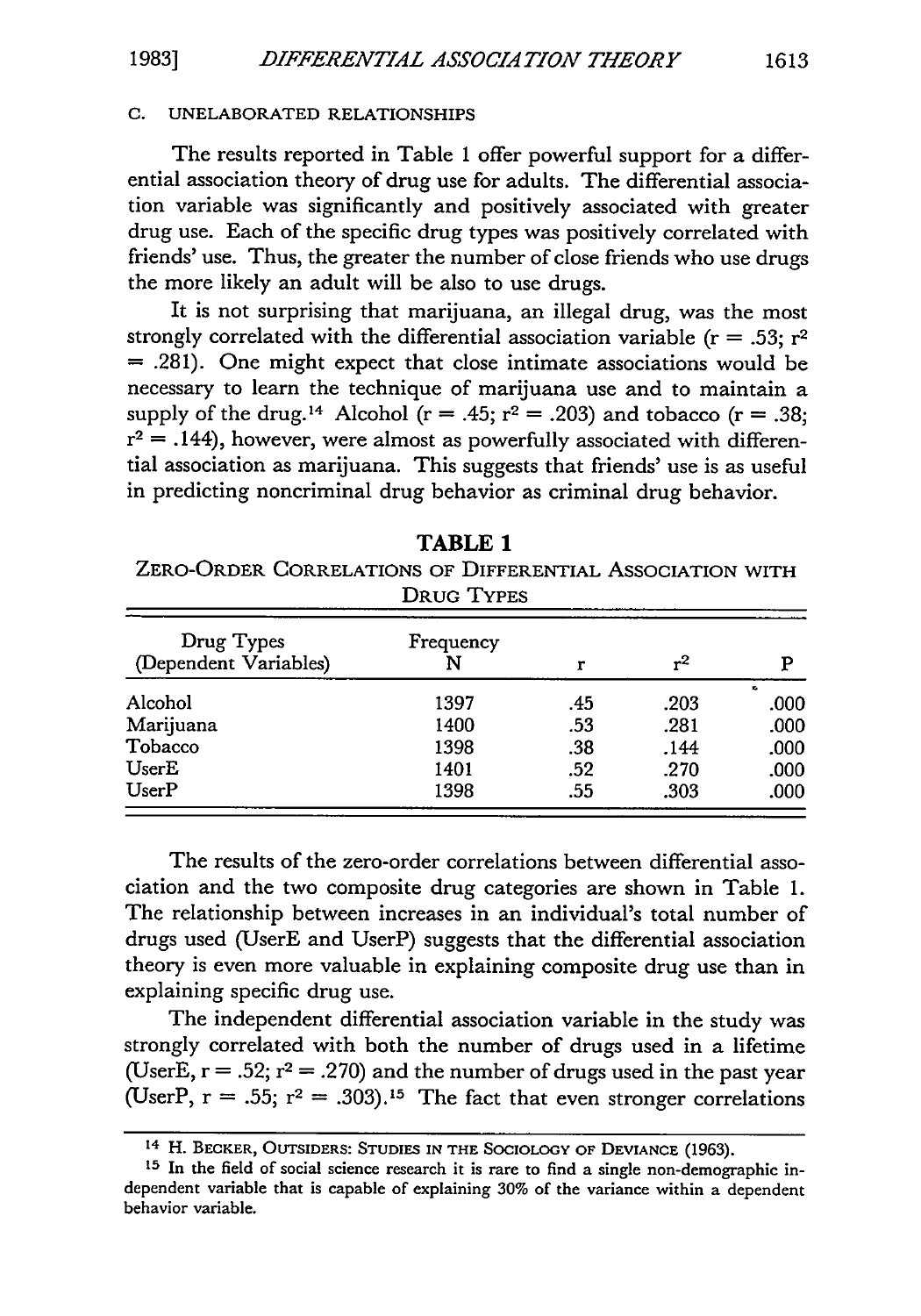were discovered for composite drug use indicates the value of differential association theory as a general explanation for drug use in an adult population.

An acceptable theory on drug use should be able to explain both licit and illicit drug use. For each type of drug use, differential association theory could predict a large variation. In addition, differential association could predict composite drug user types.

#### D. DEMOGRAPHIC CATEGORY EFFECTS

The study analyzed the effect of particular demographic categories. These within-group associations are important because they provide insights into the strengths and weaknesses of differential association theory within an adult population. Because of the extreme number of withingroup significant correlations for differential association and drug types, the analysis was limited to correlations (r) of .50 and greater. This will provide us with comparisons that are capable of predicting twenty-five percent of the drug use variance.

A major difficulty in forecasting within-group comparisons was the fact that demographic breakdowns of the respondents' friends were not available. Although there is a wide range of literature concerning the type and amount of drug use for specific demographic characteristics, this knowledge does little to ensure that the demographic characteristics of the respondents and their friends were the same. To predict likely drug use with any degree of confidence, some evidence concerning the drug use of the friends is necessary. Since this is unavailable, we conducted an *a poseeriori* analysis in which the implications and values of our specific within-group findings were explored. In the few withingroup areas in which there was strong evidence that the friends' demographic characteristics were similar to the respondents' characteristics, the expected results were presented prior to the analysis of the data.

## *1. Gender*

The social network model presented by Wister and Avison focuses on males as "agents of contagion" who spread drug use to others.<sup>16</sup> Their study of college students found that social networks were primarily composed of individuals of the same sex and that male networks generally displayed an environment that encouraged drug use.<sup>17</sup> In addition, the study showed that the more males in one's social network, the greater the likelihood of drug use.18

**<sup>16</sup>** Wister & Avison, supra note 4, at 526.

*<sup>17</sup>Id.* at 538.

**<sup>18</sup>** *Id.*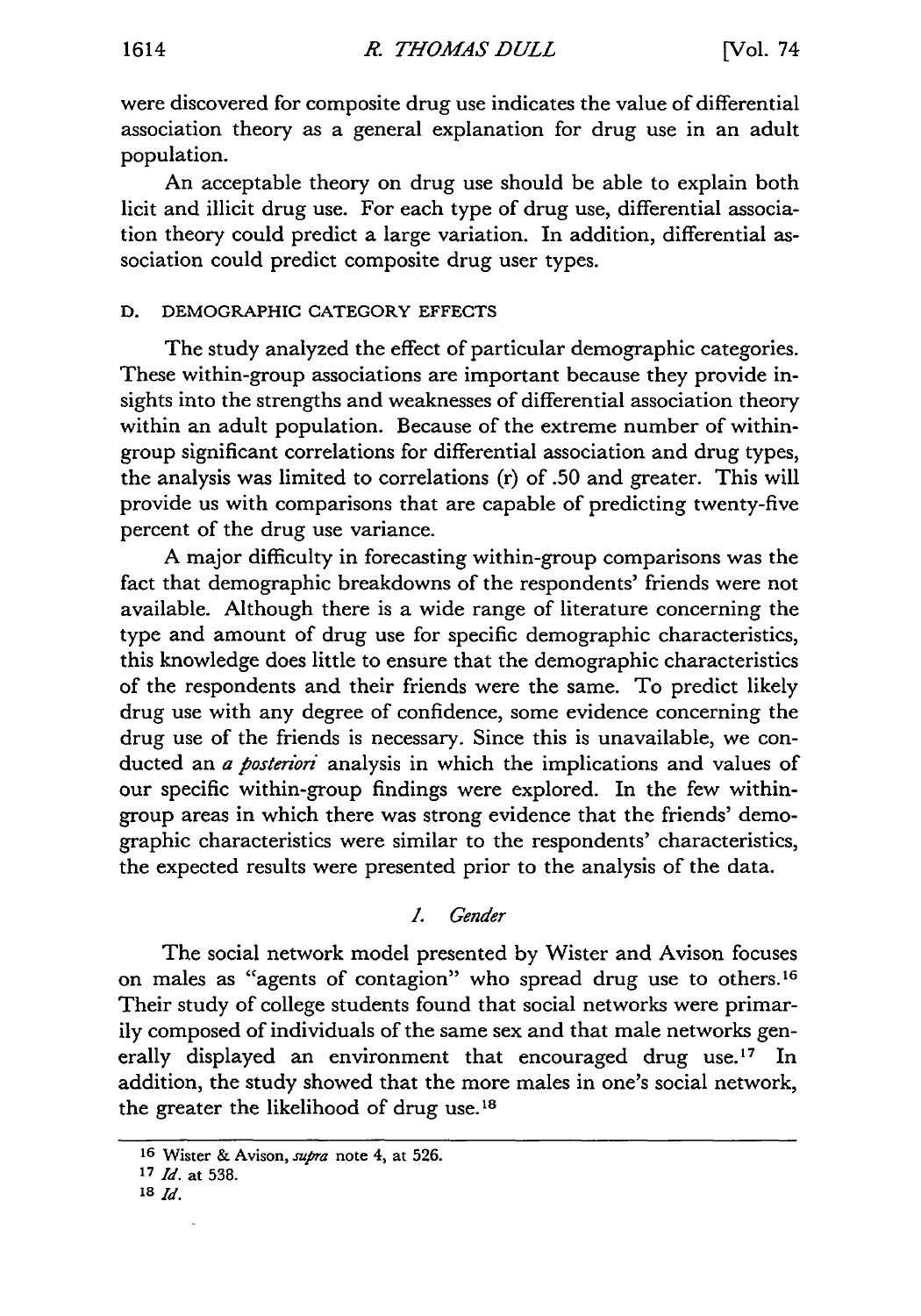To evaluate the impact of differential association theory on "adult" drug use for gender, it became necessary to answer the following question: Do social networks have differential impact upon male and female drug use? If the influence of social networks varies between the sexes, we would expect to find significantly higher correlations for one of the sexes. Except for a slight difference between males'  $(r = .56; r^2 = .314)$ and females' ( $r = .50$ ;  $r^2 = .250$ ) marijuana use, however, the remaining within-sex category correlations are nearly identical (see Table 2).

If Wister and Avison's social network analysis of sex differences applies to an adult population, we would expect a higher correlation between males' closest friends use of drugs, and the individual's use of drugs. The overall findings of this study, however, suggest that the impact of friends' use on adults use of drugs does not vary significantly between males and females.

| DIFFERENTIAL ASSOCIATION WITH DRUG TYPES WITHIN SEX<br><b>CATEGORIES</b><br>(SIGNIFICANT CORRELATION VALUES OF .50 AND GREATER)<br>Frequency<br>$r^2$<br>Drug Types<br>Sex<br>P<br>N<br>r |        |     |     |      |      |  |
|-------------------------------------------------------------------------------------------------------------------------------------------------------------------------------------------|--------|-----|-----|------|------|--|
|                                                                                                                                                                                           |        |     |     |      |      |  |
| Marijuana                                                                                                                                                                                 | Female | 647 | .50 | .250 | .000 |  |
| UserE                                                                                                                                                                                     | Male   | 752 | .52 | .270 | .000 |  |
| UserE                                                                                                                                                                                     | Female | 647 | .51 | .260 | .000 |  |
| UserP                                                                                                                                                                                     | Male   | 750 | .55 | .303 | .000 |  |
| UserP                                                                                                                                                                                     | Female | 646 | .55 | .303 | .000 |  |

# **TABLE 2** ZERO-ORDER CORRELATIONS

## *2 Age*

The 1979 National Survey on Drug Abuse<sup>19</sup> concluded that young adults, ages 18 to 25, had the highest percentage of alcohol, tobacco, and marijuana use. Our study's youngest age category included individuals between the ages of 17 and 25. We should then be able to compare our youngest age group to the National Survey's young adult group. If, as with the gender categories, one can assume that the majority of an individual's close friends are of the same category, a higher correlation for the young adults' social networks/drug use comparisons could be

**<sup>19</sup> p. FISHBURN,** H. **ABELSON, &** I. **CISIN,** NATIONAL SURVEY **ON** DRUG **ABUSE: MAIN FINDINGS, 1979 (1980)** [hereinafter cited as P. **FISHBURN].**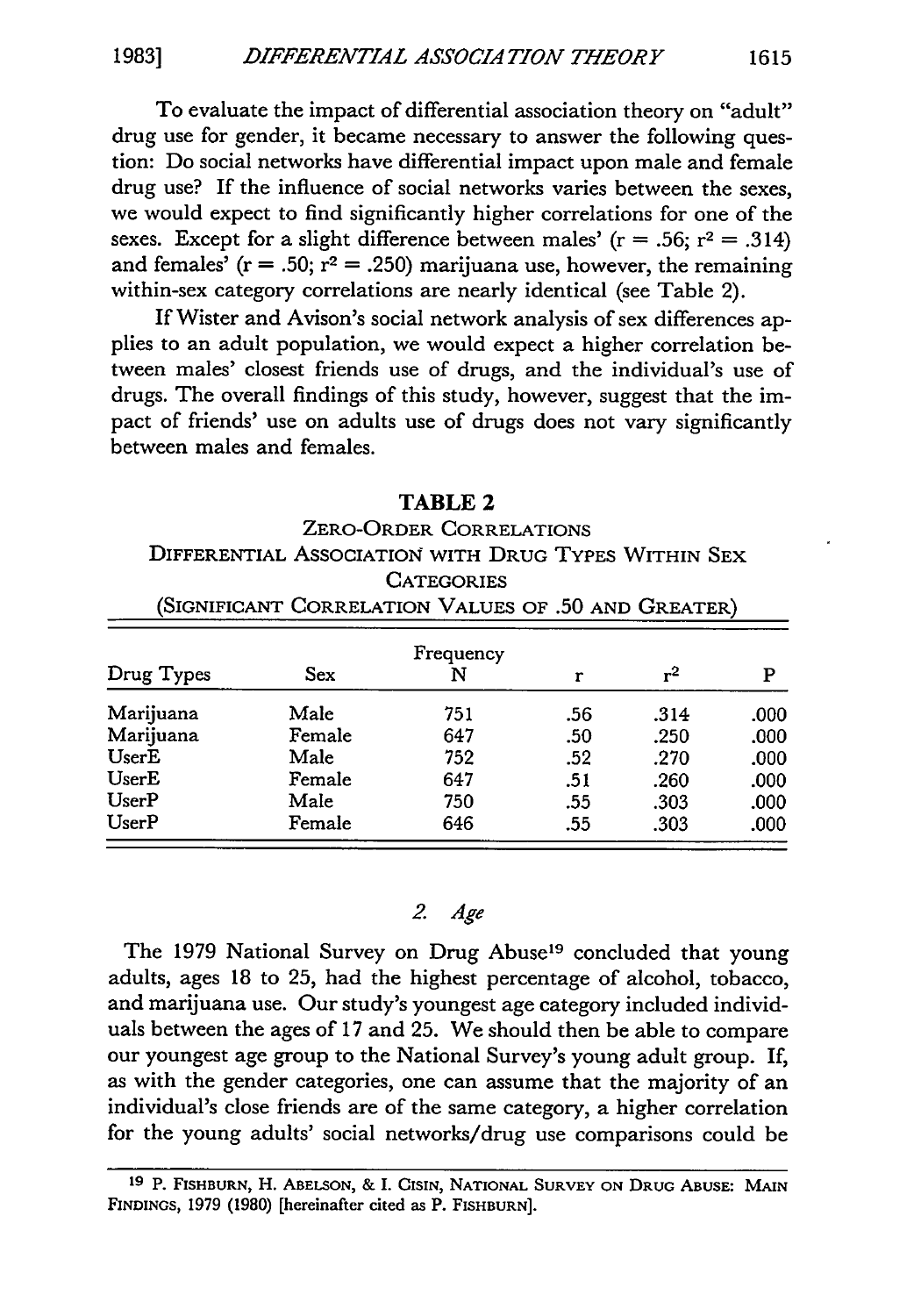|             | DIFFERENTIAL ASSOCIATION WITH DRUG TYPES WITHIN AGE | <b>ZERO-ORDER CORRELATIONS</b><br><b>CATEGORIES</b> |     |       |      |
|-------------|-----------------------------------------------------|-----------------------------------------------------|-----|-------|------|
|             | (SIGNIFICANT CORRELATION VALUES OF .50 AND GREATER) |                                                     |     |       |      |
| Frequency   |                                                     |                                                     |     |       |      |
| Drug Types  | Age                                                 | N                                                   | r   | $r^2$ | P    |
| Alcohol     | Less 26                                             | 289                                                 | .50 | .250  | .000 |
| Marijuana   | Less $26$                                           | 289                                                 | .57 | .325  | .000 |
| Marijuana   | 31-40                                               | 307                                                 | .57 | .325  | .000 |
| $\rm UserE$ | Less 26                                             | 289                                                 | .62 | .384  | .000 |
| UserP       | Less 26                                             | 290                                                 | .61 | .372  | .000 |
| UserP       | 31-40                                               | 307                                                 | .52 | .270  | .000 |
| UserP       | 41-50                                               | 225                                                 | .52 | .270  | .000 |

# **TABLE 3**

predicted. Table 3 is supportive of the suggested relationship. Respondents who were less than 26 years-of-age showed moderately strong correlations between friends' use of drugs and their use of alcohol ( $r = .50$ ;  $r^2 = .250$ ), marijuana (r = .47; r<sup>2</sup> = .325), UserE (r = .62; r<sup>2</sup> = .384), and UserP  $(r = .61; r^2 = .372)$ . No other age category consistently showed correlation levels of this magnitude. For other than the youngest adults, the influence of friends' use on adult drug and drinking behavior shows little within-age category variation.

#### *3. Race*

The strong correlations for the within-race categories indicate that race affects the differential association variable (see Table 4). While the "other"<sup>20</sup> racial category comprises only a small proportion of the total respondents, it showed comparatively high correlations between friends' use and the use of alcohol  $(r = .54; r^2 = .291)$ , marijuana  $(r = .64; r^2 = .76)$ .410), tobacco (r = .50; r<sup>2</sup> = .250), UserE (r = .72; r<sup>2</sup> = .518); and UserP  $(r = .73; r^2 = .533)$ .

For those respondents who fell into the "other" racial category it was possible to predict over fifty percent of the explained variation for both their past and present composite use of drugs, with knowledge of the differential association variable. Thus, for Asian Americans and other less-common minorities (within the state of Texas), drug use habits seemed to be strongly influenced by their closest friends' drug behav-

<sup>20</sup> The "other" racial category represents those respondents who were neither black, white, nor Mexican-American. This group primarily includes Asian-Americans and a few American-Indians.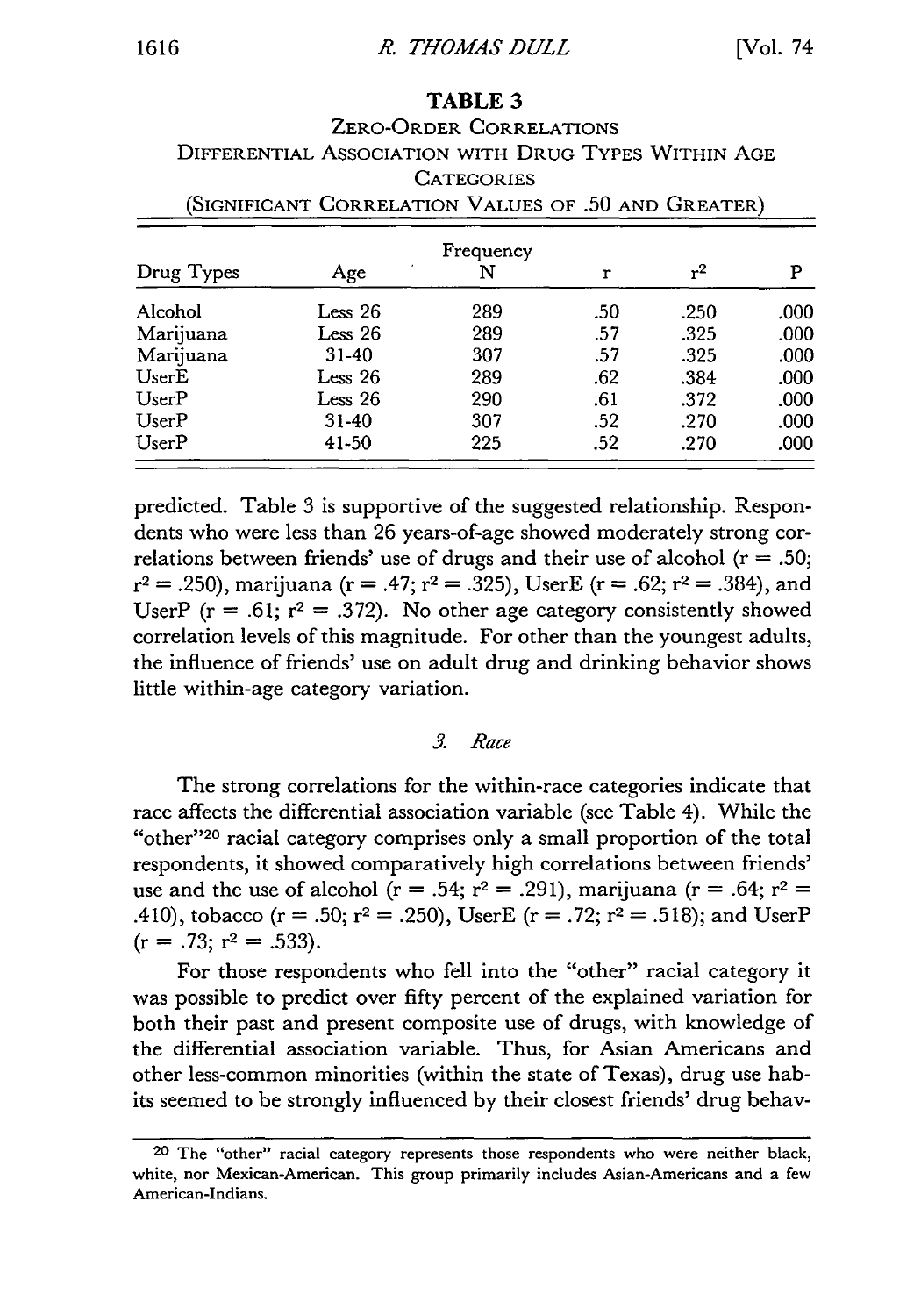#### **TABLE** 4

## ZERO-ORDER CORRELATIONS DIFFERENTIAL ASSOCIATION WITH DRUG TYPES WITHIN RACE **CATEGORIES** (SIGNIFICANT CORRELATIONS VALUES OF .50 AND GREATER)

| Frequency  |                    |      |     |       |      |  |
|------------|--------------------|------|-----|-------|------|--|
| Drug Types | Race               | N    | r   | $r^2$ | P    |  |
| Alcohol    | Black              | 92   | .53 | .281  | .001 |  |
| Alcohol    | Other <sup>a</sup> | 18   | .54 | .291  | .025 |  |
| Marijuana  | White              | 1095 | .56 | .314  | .000 |  |
| Marijuana  | Other              | 18   | .64 | .410  | .025 |  |
| Tobacco    | Other              | 18   | .50 | .250  | .01  |  |
| UserE      | White              | 1096 | .54 | .292  | .000 |  |
| UserE      | Other              | 18   | .72 | .518  | .005 |  |
| UserP      | White              | 1093 | .57 | .325  | .000 |  |
| UserP      | Black              | 93   | .53 | .281  | .001 |  |
| UserP      | Other              | 18   | .73 | .533  | .005 |  |

<sup>a</sup> "Other" represents those respondents who were neither black, white nor Mexican-American. This group primarily included Orientals and a few American-Indians.

ior. This finding is in consonance with the general literature on deviance within Oriental groups in the United States.

On the other hand, the dominant minorities (blacks and Mexican-Americans) were less influenced by their social networks than any other racial category, including whites. The use of alcohol by blacks was correlated with the differential association variable ( $r = .53$ ;  $r^2 = .281$ ). There were, however, no significant relationships between blacks' own use of tobacco and friends' use. The correlation between blacks' use of marijuana and the social network factor was lower than any other racial group. Mexican-Americans showed lower than average correlations between drug types and differential association. This suggests that blacks, and to a smaller degree, Mexican-Americans, are not as strongly influenced by their friends' drug usage as are white and Asian-Americans.

This finding contradicts subculture theorists who suggest that high rates of delinquency among blacks and Mexican-Americans result from the readiness of individuals within the subcultures to adopt the values and behavior patterns of their peers. Our evidence suggests that, in reality, these adult minorities may be the least likely to adopt the behavior patterns of their peers. Further, in contrast to our other findings, these results suggest that theories of general application to juveniles may have to be modified when applied to an adult population.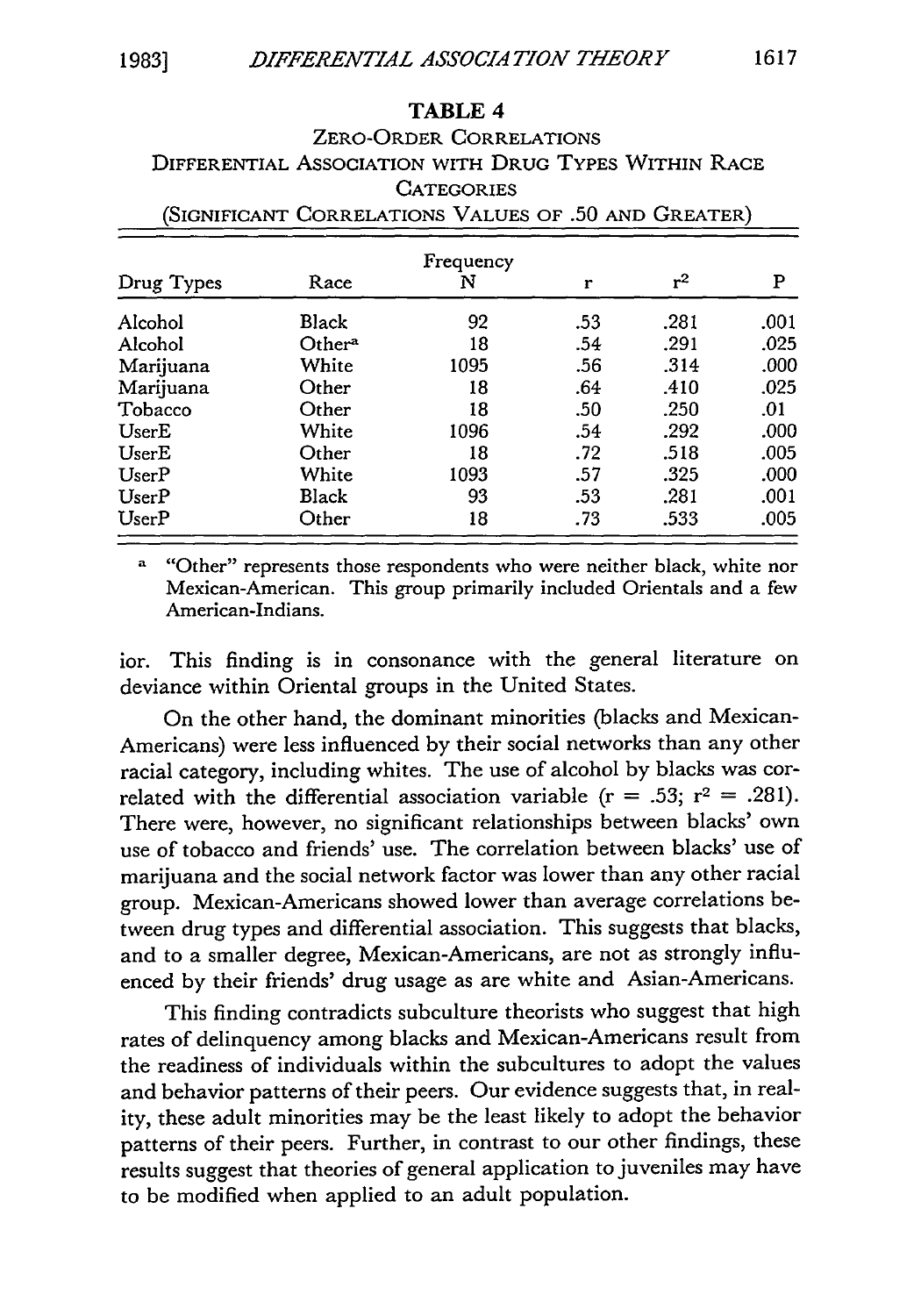That differential association remains important in the adult population, however, is shown in Table 5. Table 5 presents a sixth-order partial correlation of the reference group with the five dependent variables, controlling for sex, race, education, income, age, and marital status. After partialling out the effect of the control variables, all drug type correlations remained strongly significant and similar to the original zero-order correlations.

Although our findings provide support for the differential association theory in explaining both specific and composite adult drug use, it is still necessary to partial out the effect of other "competing" variables before we can be confident that differential association is responsible for the correlations. The partial "r" values were not significantly lower than our zero-order correlation values. Even under this more stringent evaluation, differential association theory provided a "powerful theoretical explanation" for both specific and composite drug use within an adult population. **TABLE 5**

| . ADLE J                                                   |
|------------------------------------------------------------|
| <b>6-ORDER PARTIAL CORRELATIONS</b>                        |
| DIFFERENTIAL ASSOCIATION WITH DRUG TYPES                   |
| CONTROLLING FOR: SEX, RACE, SCHOOL, INCOME, AGE, & MARITAL |
| <b>STATUS</b>                                              |
|                                                            |

| Drug Types<br>(Dependent Variables) | Frequency<br>N |     | $r^2$ | D    |
|-------------------------------------|----------------|-----|-------|------|
| Alcohol                             | 1397           | .40 | .160  | .000 |
| Marijuana                           | 1400           | .45 | .203  | .000 |
| Tobacco                             | 1398           | .36 | .130  | .000 |
| UserE                               | 1401           | .46 | .212  | .000 |
| UserP                               | 1398           | .49 | .240  | .000 |

#### III. CONCLUSION

In conclusion, this study supports the application of the differential association theory to the adult population. Earlier studies have strongly supported the influence of friends' use on drug and drinking behavior among adolescents. We now have reason to believe that this variable is equally important in understanding adult drug behavior. In addition, this study suggests that there may be significant within social category variation between adolescent and adult populations.

In analyzing results, however, one must be cautious. Therefore, some discussion of the possible limitations of this study should be advanced. While a general adult sample was used in this study, it was a sample taken exclusively from Texas. There is evidence to suggest that